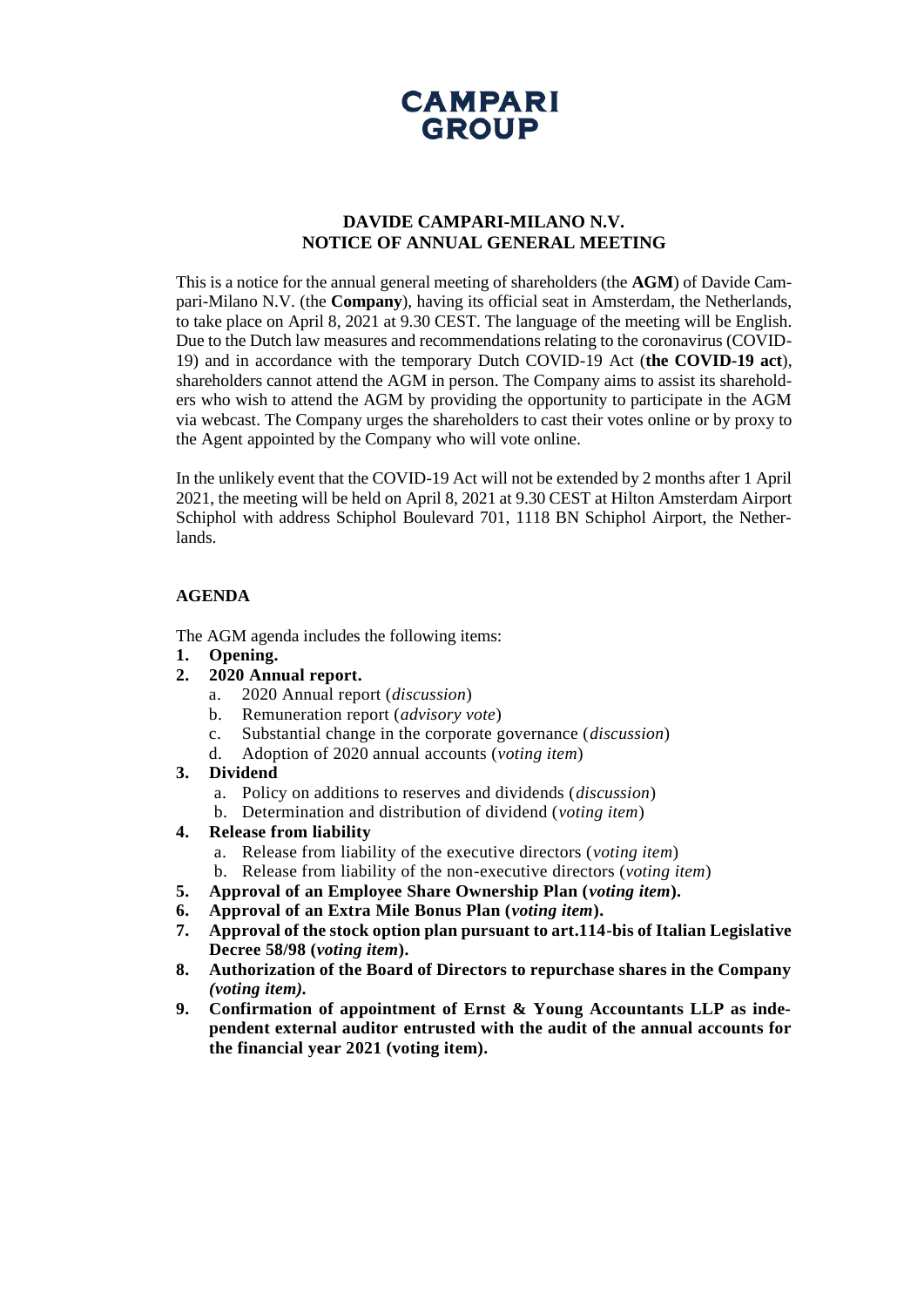## **AGM DOCUMENTATION**

The AGM documentation:

- Agenda and explanatory notes of the AGM;
- Company's 2020 Annual report and 2020 Annual accounts, including the auditor's opinion;
- Employee Share Ownership Plan information document;
- Extra Mile Bonus Plan information document;
- Explanatory Report of the Board of Directors pursuant to articles 114-*bis* and 125 *ter* TUF;
- Statement of the total number of outstanding shares and voting rights at the date of this notice;
- Proxy form for shareholders; and
- Instructions for participation and voting at the AGM;

is available on the Company's website [\(www.camparigroup.com\)](http://www.camparigroup.com/).

All AGM documents are available for inspection at the offices of the Company (Via Franco Sacchetti 20, Sesto San Giovanni, Milan, Italy). Copies may be obtained free of charge by shareholders and other persons entitled to take part in the meeting. These documents are also available at [www.camparigroup.com.](http://www.camparigroup.com/)

# **COVID-19 AND VIRTUAL MEETING**

Shareholders cannot attend the AGM in person, due to the measures of the Dutch government related to the coronavirus (COVID-19) and in accordance with the COVID-19 Act. The COVID-19 Act will expire on 1 April 2021, but it is expected that this date will be extended by 2 months. The Company's board of directors (the **Board of Directors**) is closely monitoring the legislation process. In the unlikely event that the COVID-19 Act will not be extended by 2 months after 1 April 2021, the meeting will be held on April 8, 2021 at 9.30 CEST at Hilton Amsterdam Airport Schiphol with address Schiphol Boulevard 701, 1118 BN Schiphol Airport, the Netherlands. The Board of Directors will inform the shareholders via the Company's website in case the COVID-19 Act will not be extended.

The shareholders are urged to register their votes in advance on the resolutions to be put to the AGM by registration of their proxy as referred to below. It will not be possible to vote during the AGM.

# **SHAREHOLDERS**

Shareholders can hold shares in the Company in two ways:

• Shareholders holding special voting shares and ordinary shares (the **Loyalty Shareholders**) or shareholders holding ordinary shares electing to receive special voting shares upon completion of the required holding period (the **Electing Shareholders**)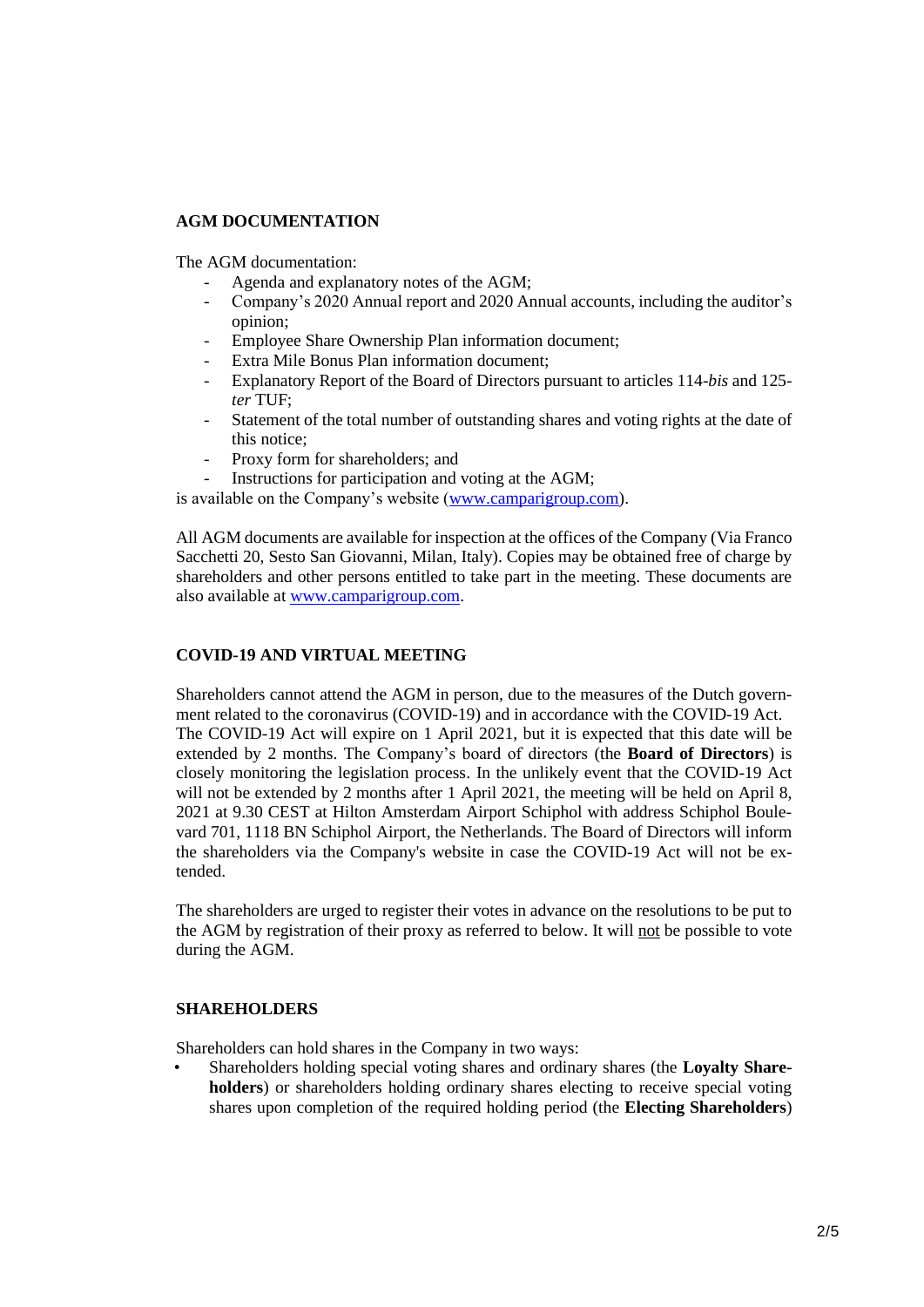as such registered in the Company's loyalty register (the **Loyalty Register**). The Loyalty Register is maintained on behalf of the Company in the records of the Company's agent: Computershare S.p.A. (address: campari@computershare.it) (the **Agent**);

• Shareholders holding ordinary shares in a securities account with a bank, brokerage or other intermediary (each an **Intermediary**) participating in the Monte Titoli system (the **Monte Titoli Participant Account**).

### **REGISTRATION AND RECORD DATE**

In accordance with the statutory record date as set out in the Dutch Civil Code, only the shareholders who (i) are registered on 11 March 2021, after the processing of settlements on that date (the **Record Date**) in the register established for that purpose by the Board of Directors (the **AGM Register**) and (ii) have given notice of their wish to attend the AGM via the webcast (in accordance with the provisions below), will have the right to attend the AGM.

The AGM Register established by the Board of Directors is: (i) in respect of the Loyalty Shareholders and the Electing Shareholders, the Loyalty Register, and (ii) in respect of shareholders holding ordinary shares in a Monte Titoli Participant Account, the administration of an Intermediary.

### **REQUEST FOR ATTENDANCE VIA WEBCAST**

#### *Loyalty Shareholders & Electing Shareholders*

In order to obtain (virtual) entry to the AGM, the Loyalty Shareholders and the Electing Shareholders must submit their attendance request to the Company no later than **5 p.m. CEST** on **April 1, 2021**.

Please note that additional formalities apply to exercising voting rights and attending the General Meeting, as set out below.

#### *Shareholders holding ordinary shares in a Monte Titoli Participant Account*

Shareholders holding ordinary shares in a Monte Titoli Participant Account who wish to attend the AGM, should request their Intermediary to issue a statement confirming their shareholding (including the shareholder's name and address and the number of shares notified for attendance and held by the relevant shareholder on the Record Date). Intermediaries must submit the notification of participation and the request of virtual attendance of their clients no later than **5 p.m. CEST** on **April 1, 2021** to the Agent (contact details below).

### **VOTING**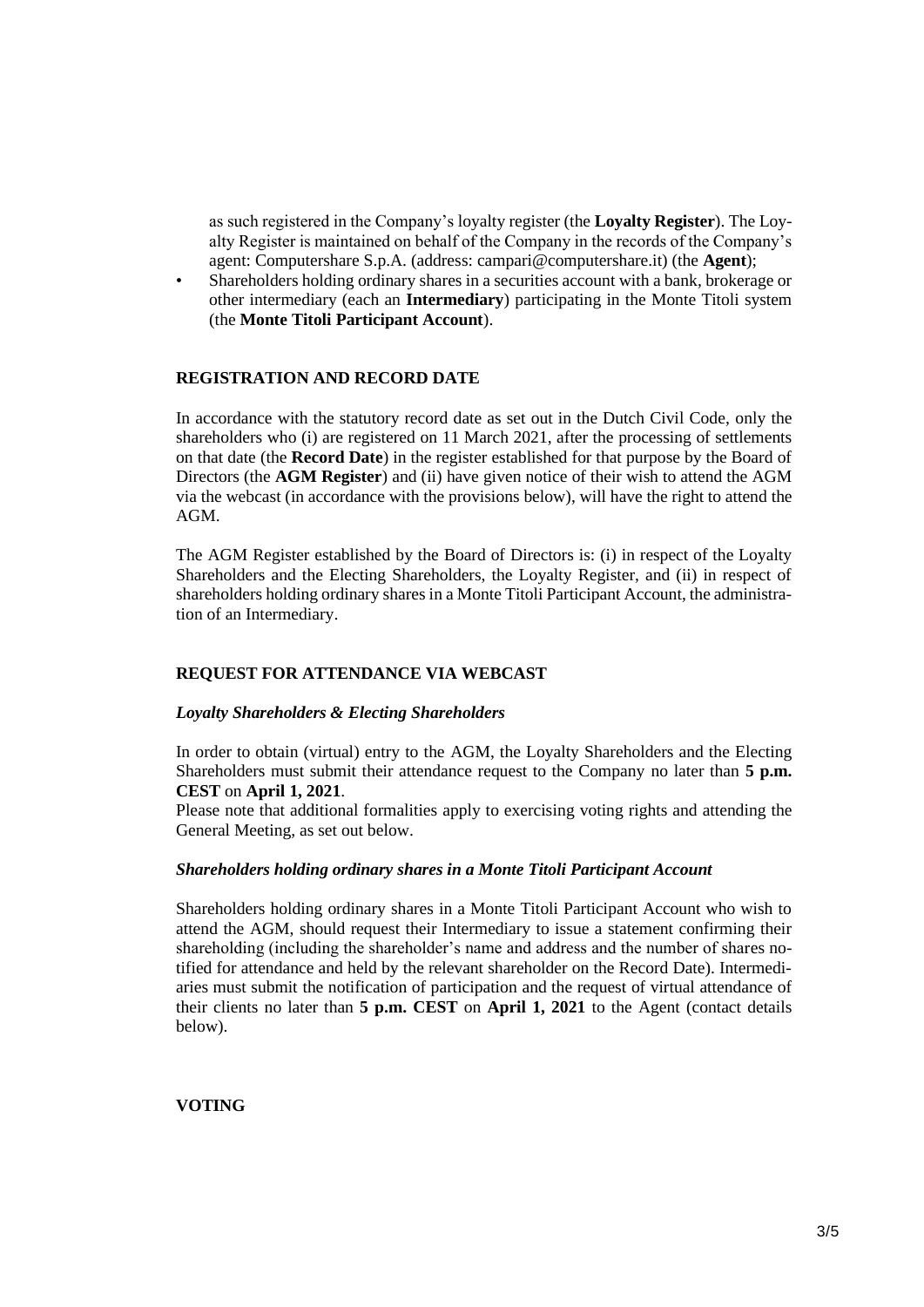It will not be possible for shareholders to vote during the meeting. Therefore, shareholders who wish to vote (i) shall have to register their shares in accordance with what is stated above, and (ii) shall cast their online votes in advance of the AGM via the web procedure made available on the Company's website or deposit a duly completed and signed proxy form (including voting instructions). The online vote has to be cast in the website and the proxy form is to be received by the Agent by email (contact details below) no later than **5 p.m. CEST** on **April 1, 2021**.

## **VIRTUAL ATTENDANCE**

The Company wishes to assist its shareholders to attend the AGM electronically by providing an adequate opportunity to follow the meeting. Upon registration and the request of virtual attendance a shareholder will receive an email with a link to login for the AGM. After successful login the shareholder is automatically logged into the meeting. Shareholders who did not register in time will not be permitted to attend the AGM in this manner.

Shareholders will be able to log in for (virtual) admission to the meeting on April 8, 2021 at 9.00 am CEST.

Shareholders must log in and complete the admission procedure for the AGM before 9.30 am CEST on April 8, 2021.

### **QUESTIONS**

The Company understands that the AGM also serves as a forum for shareholders to engage with the Board of Directors. Therefore, the shareholders can submit questions prior to the AGM. Shareholders who did not register in time will not be permitted to ask questions. The Company may summarize and bundle questions thematically or set further conditions to facilitate the smooth running of the AGM. Any question should relate to the business of the AGM and be submitted by no later than **5 p.m. CEST** on **April 1, 2021** via *segreteria.societaria@campari.com.* Timely submitted questions will, possibly combined, be answered within reason during the AGM. Persons who submitted questions in advance may be given the opportunity to put follow-up questions during the AGM. The answers will be made available in the minutes of the AGM to be posted on the Company's website ([www.camparigroup.com](http://www.camparigroup.com/)).

### **FURTHER INFORMATION**

For further information, please contact: Davide Campari-Milano N.V., Investor Relations, Via Franco Sacchetti 20, 20099 Sesto San Giovanni, Milan, Italy, or via e-mail: *[investor.relations@campari.com.](mailto:investor.relations@campari.com)*

Contact details of the Agent are as follows: